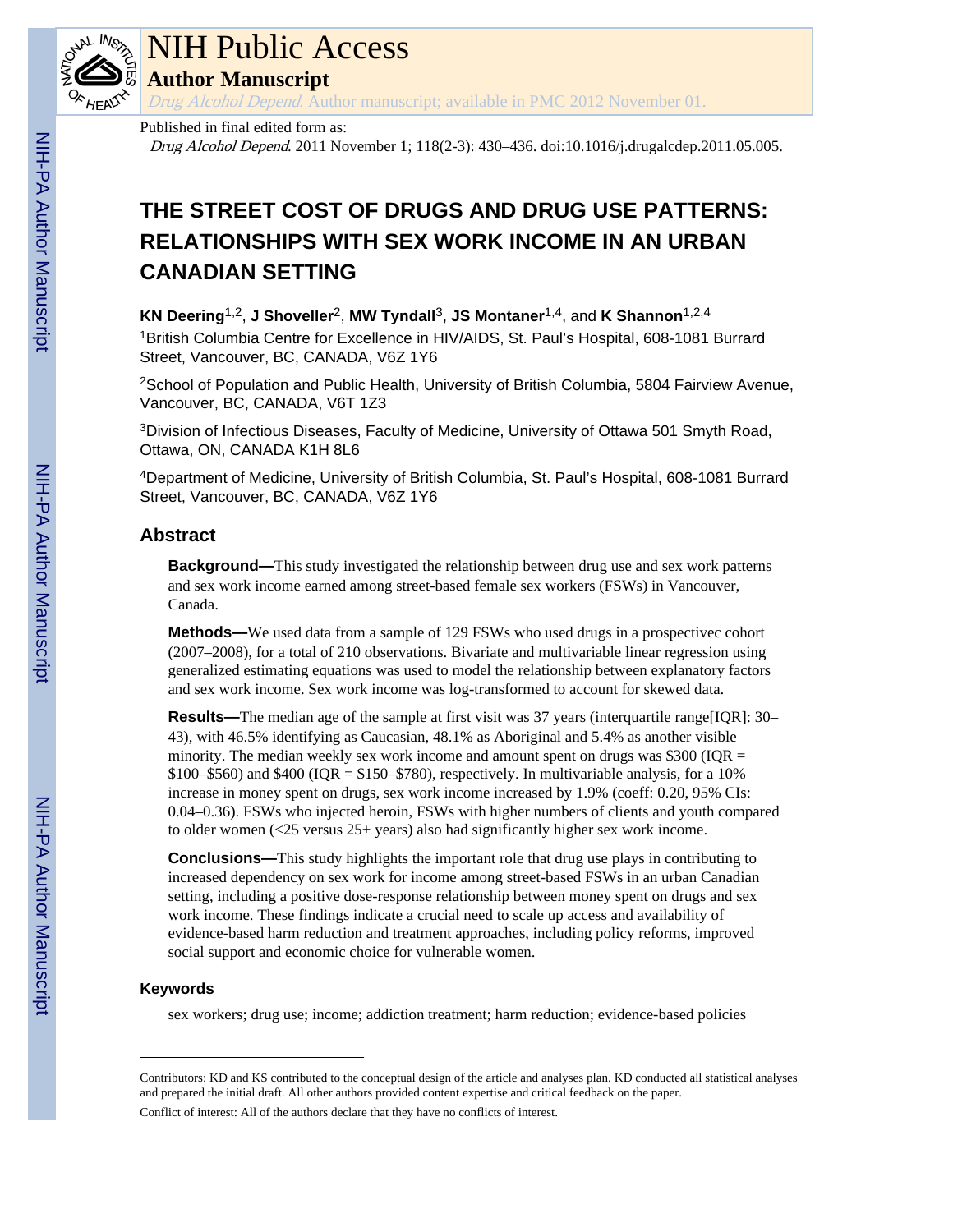# **1. INTRODUCTION**

Like many other occupations, sex work is conducted primarily for economic gain. There are obvious differences that separate sex work from other occupations, including the increased risks to sexual health and safety, social and economic vulnerability and a high degree of marginalization and criminalization in many settings (Blanchard et al., 2005, Dandona et al., 2006, Rekart, 2005, Shannon et al., 2008a and Strathdee et al., 2008). The social stigmatization (Della Guista et al., 2005 and Scambler and Paoli, 2008) and lack of legal regulation (Hubbard et al., 2008 and Letheby et al., 2008) are arguably among the main characteristics of sex work that separate it from other professions in which bodily services (e.g., massage) are provided.

The vulnerability of women in sex work to sex work-related harms including high rates of sexually transmitted infections (STIs) and HIV, violence and poverty, and marginalization and isolation from health and social services has been well-documented (Rekart, 2005).

A high concentration of harms has consistently been found in settings where street-based sex work and drug markets coexist (Cusick, 2006, Harcourt et al., 2001, Harcourt and Donovan, 2005, Lowman, 2000, Pyett and Warr, 1997, Rekart, 2005 and Shannon et al., 2008a). Drug use has been found to be an important antecedent to entry into street-based sex work for women (Malta et al., 2008 and Weber et al., 2004), including early initiation into sex work (Loza et al., 2010) and engaging in sex work for survival (Chettiar et al., 2010 and DeBeck et al., 2007). Qualitative and ethnographic studies have documented that many women depend on income from sex work to sustain drug use or to gain access to other commodities such as food and shelter (Aral and St. Lawrence, 2002, Shannon et al., 2007, Shannon et al., 2008a and Strathdee et al., 2008). A dependence on sex work for income in the context of drug use can have a substantial impact on sex workers' health, safety and well-being. female sex workers (FSWs) who use drugs may earn less money than their non-drug-using counterparts, with increased pressures in negotiating prices due to immediacy of drug withdrawal and need to sustain drug habit (Aral and St. Lawrence, 2002). Concurrently, FSWs who use drugs or with increased dependence on drugs may also be more susceptible to agreeing to clients' desires for sexual practices which can earn more money but carry higher risk for HIV/STIs (e.g., having anal sex or not using condoms) (Aral and St. Lawrence, 2002). In many North American settings, the introduction of inexpensive and widely available crack cocaine has been documented by women to result in being paid less per sexual transaction, heightening their economic vulnerability (e.g., "\$5 dates") (Maher, 2000 and Shannon et al., 2008a). Further, direct and indirect drug-sharing practices between sex workers and clients have been shown to increase the likelihood of clients offering and workers accepting more money for unprotected sex (Shannon et al., 2008a).

Income earned from sex work reflects the numbers of sexual transactions that women have with clients and the amount that women charge per client. A number of interpersonal and individual factors may influence the amount charged, including the type of sex act performed, the numbers of sex acts per client, the relationship with the client, condom use and characteristics of the sex worker (e.g., age, duration in sex work, work environment) (Gertler et al., 2005, Johnston et al., 2010, Rao et al., 2003 and Shannon et al., 2008a). As such, sex work income represents a complex set of factors measuring risk, vulnerability and economic dependence on sex work, particularly for those women who use drugs. Of the few studies that explore sex work earnings, most have focused on the economic costs to women when they practice safer sex behaviour (e.g., the amount women could lose by refusing to not use condoms), or have presented theoretical economic models describing how compensation for sex work is linked with health and social costs (e.g., stigma, forgone marriage opportunities, social exclusion, risks to health, safety and well-being) (Cameron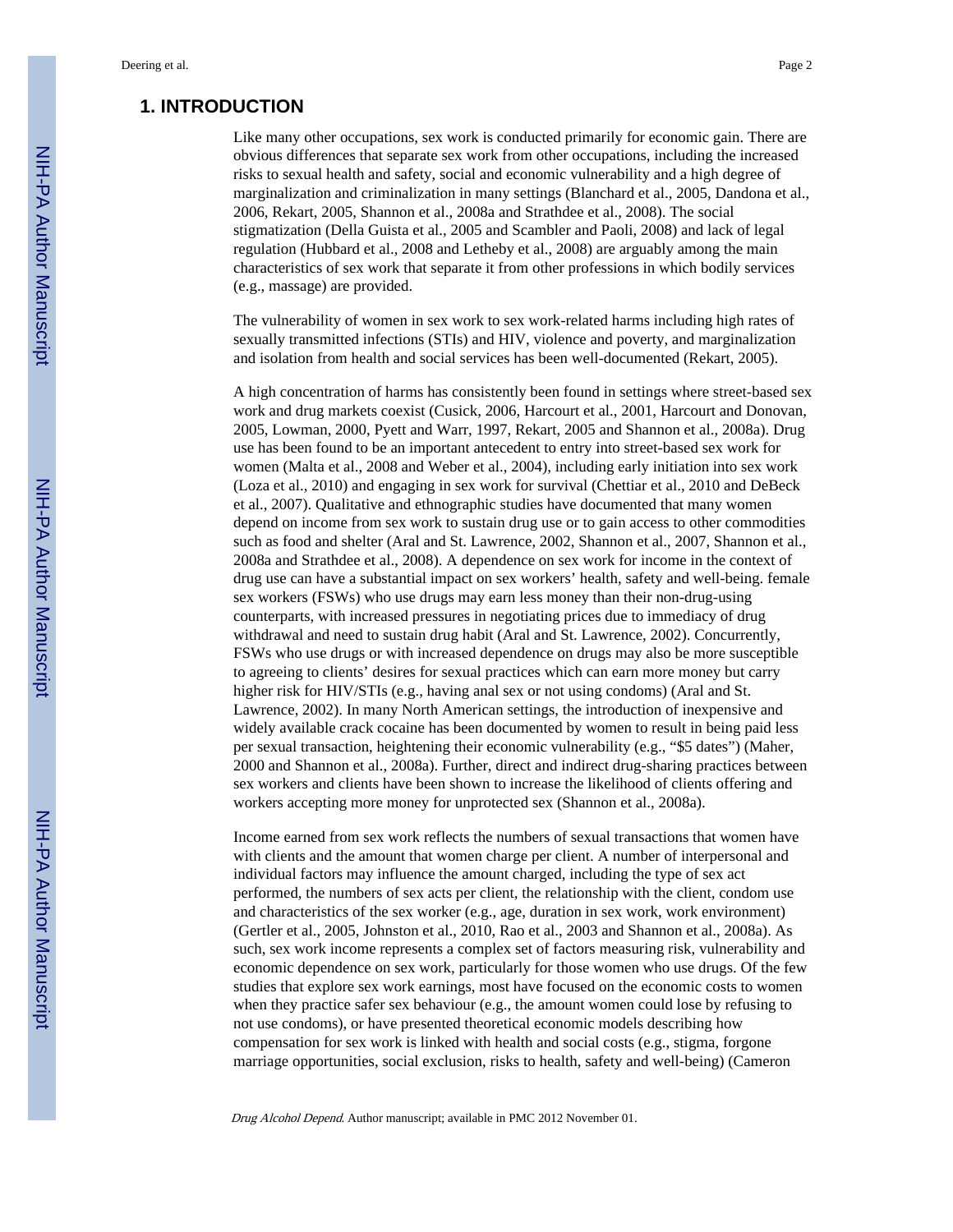and Collins, 2003, Della Giusta, 2010, Della Guista et al., 2005 and Edlund and Korn, 2002).

Despite the importance of drug use in influencing women's initiation into and dependence on sex work for income relative to those women who do not use drugs, comparatively fewer studies have examined how the street cost of drugs, types of drug use and sex work characteristics independently relate to income earned by FSWs. The independent relationship between the street cost of drugs and amount earned through sex work is of particular interest in this study, as assessing this relationship can quantify the acute vulnerability and susceptibility that sex workers who use drugs face within the context of the drug market, and help contextualize the impact of structural-environmental factors affecting fluctuations in this market, including changes in drug prices, that are outside of their control. For example, police crackdowns that remove large quantities of drugs from drug markets can result in a local increase in the street cost of drugs (Beyrer et al., 2010, Strathdee et al., 2010 and Wood et al., 2010). This analysis can also provide important insights into practices of engaging in higher-risk behaviour in individual transactions in order for women to earn enough sex work income to still be able to afford drug use. Moreover, identifying drug use and sex work patterns associated with higher sex work income can point to groups of individuals who have a higher economic dependence on sex work to support their drug habit and who might benefit in particular from evidence-based harm reduction and treatment approaches. Therefore, we aimed to characterize the amount of money spent on drugs and earned through sex work by street-based FSWs who use drugs in Vancouver, Canada and examine the drug use and sex work patterns associated with higher income earned from sex work.

#### **2. METHODS**

#### **2.1. Study design and sample**

This analysis is based on data from a prospective cohort of street-based sex workers as part of a community-based HIV prevention research partnership. A detailed description of the methodology is published elsewhere (Shannon et al., 2007). Briefly, between April, 2006 and May, 2008, 255 women who were engaged in street-based sex work (inclusive of transgendered women) were recruited and consented to participate in a prospective cohort study (response rate of 93%), including baseline and bi-annual questionnaires and voluntary HIV screening, through systematic time-spacing sampling, social mapping and targeted outreach to sex work strolls (Stueve et al., 2001). These street-based solicitation spaces were identified through a participatory mapping exercise conducted by current/former sex workers. Eligibility criteria included being female or transgender aged 14 years or older who smoked or injected illicit drugs (not including marijuana) in the past month and who was actively engaged in street-level sex work in Vancouver. The study was approved through the Providence Health Care Research Ethics Board and the University of British Columbia Behavioural Research Ethics Board.

#### **2.2. Survey instrument**

At baseline and follow-up visits (conducted every six months), a detailed questionnaire administered face-to-face by peer researchers (i.e., current/former FSWs who were trained and experienced in conducting community-based research) elicited responses related to demographics, health and addiction service use, working conditions, violence and safety, and sexual and drug-related harms. Data from this questionnaire has been used in many other recent studies (Deering et al., 2010, Shannon et al., 2008b, Shannon et al., 2009a and Shannon et al., 2009b).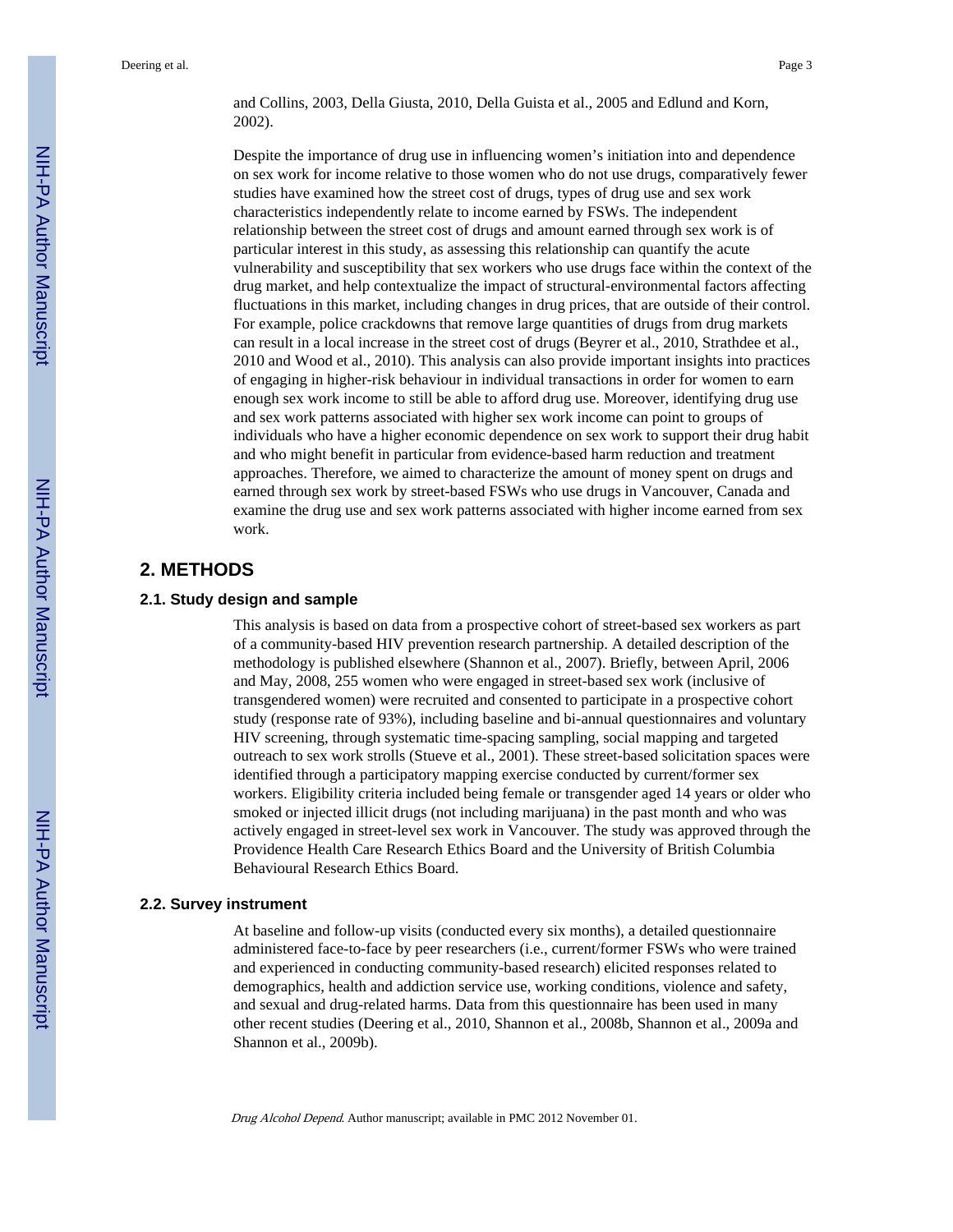#### **2.3. Measures**

The primary outcome was average weekly sex work income earned, derived from the survey item, "Over the last 6 months, what were your main sources of income and how much did you generate from each of these sources weekly?"

We assessed multiple measures describing drug use and sex work patterns and their relationships with sex work income. These included the average weekly money spent on drugs (derived from the item: "How much money do you think you spend on drugs in one week?"), which represents the street cost of drugs, and type of drug use (cocaine or heroin injection, and crystal methamphetamine injection/non-injection) during the past six months. Given the high rate of crack cocaine smoking in this population (Shannon et al., 2009a and Shannon et al., 2009b), we also considered daily intensive crack smoking  $(10 \text{ versus } < 10$ times per day on average in the past six months). We also assessed the effects of interpersonal drug-related and sexual risk factors (e.g., receptive sharing of used syringes and/or pipes; having an intimate, non-commercial sexual partner; exchanging sex while high on crack cocaine; numbers of clients per week; condom use by clients in vaginal/anal sex; and being pressured by clients to not use condoms).

Social factors considered included age (<25 years versus 25+ years) ethnicity ('Caucasian' versus 'ethnic minority', including individuals of Aboriginal, First Nations, Metis, or Inuit ancestry, Hispanic, Asian or Black). Based on previous research in Vancouver and elsewhere (Rhodes, 2002 and Shannon et al., 2009a), we derived two categories of structural/contextual variables: (1) Living environment and (2) Work environment. Living environment was constructed as either homeless in the last six months (sleeping on the street for one night or more in the last six months versus not) or not homeless. Work environment factors included place of solicitation in the last six months (e.g., type of working area or sex work stroll), including main street/commercial areas or alleys, side streets or industrial settings, and place of servicing clients being primarily in indoor locations (e.g., hourly rooms, saunas) or primarily outdoor locations (e.g., alleys, cars).

We also adjusted for the amount of income earned through other sources, which included government-administered income (welfare, disability and nutrition supplements), legal informal sources (binning, panhandling, partner's income and under-the-table jobs), legal formal sources (temporary job, regular job) as well as non-legal sources (drug-related, e.g., dealing). All monetary amounts were reported in Canadian dollars.

#### **2.4. Statistical analysis**

As information on sex work income was only collected in follow-up questionnaires, this analysis was restricted to all participants who completed at least one follow-up visit (November 2007–October 2008). Social variables (age and ethnicity) reported at baseline were considered as fixed variables. All other factors were treated as time-updated covariates (answered at each follow-up visit) that referred to experiences occurring during the previous six-month period. As done previously (DeBeck et al., 2009, Richardson et al., 2008 and Shannon et al., 2009b), to account for correlation between repeated measures for each subject (since women may have answered one or two surveys during this period, depending on when they were enrolled), we used generalised estimating equations (GEEs) for the analysis of correlated data; thus, data from each participant's follow-up visit was included. GEE methods provided standard errors adjusted by repeated observations per person using an exchangeable correlation structure. Missing data were addressed through the GEE estimating mechanism, which uses the all available pairs method to encompass the missing data from dropouts or intermittent missing data. All non-missing pairs of data are used in the estimators of the working correlation parameters. All statistical analyses were performed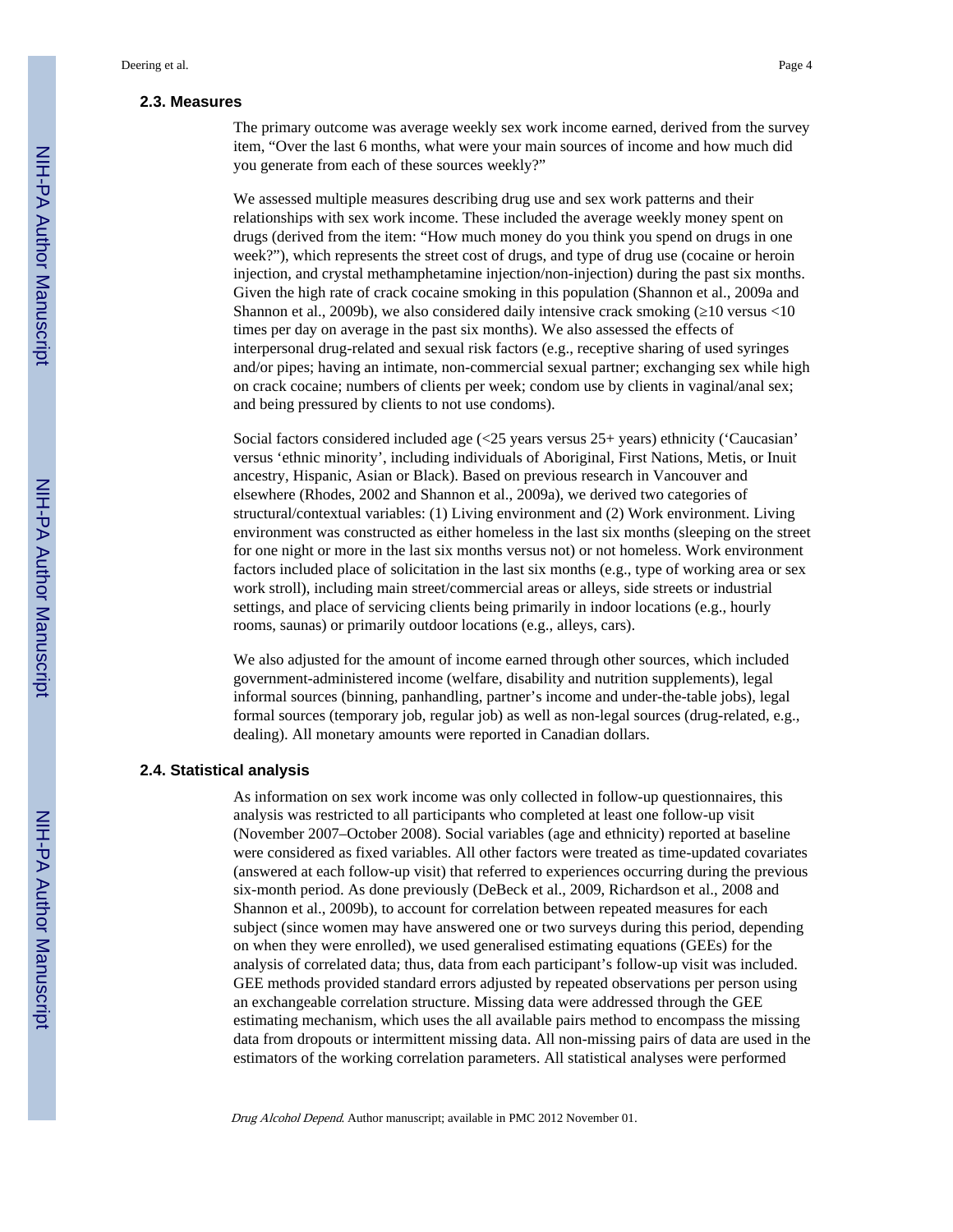using SAS software version 9.1 (2002–2003), (UCLA: Academic Technology Services, Statistical Consulting Group, n.d.).

Bivariate and multivariable linear regression with GEEs was used to model the relationship between drug use and sex work patterns and weekly sex work income earned. For use in linear regression, sex work income, money spent on drugs, numbers of clients and other income earned were log-transformed to address highly skewed data. In order to adjust for potential confounding, all variables that were significant on a  $p < 0.10$  level in GEE bivariate analyses were entered in a multivariable linear GEE model. Variables were retained as significant in the multivariable model with an alpha cut-off of  $p < 0.05$ . Bivariate and multivariable GEE regression coefficients and 95% confidence intervals (CIs) were computed and all p-values are two-sided. We reported percent increases in the regression coefficients.

#### **3. RESULTS**

#### **3.1. Sample characteristics**

Of the 255 participants enrolled in the prospective cohort, 167 women completed at least one follow-up visit (mean  $= 2$ , range:  $1-2$  visits) in the 12-month period, and were therefore potentially eligible for our analyses. Overall, 129 reported valid information on sex work income at their first survey visit, providing a total of 210 (78.7%) observations for this study. The median age of the 129 women at their first survey visit in this sample was 37 years (interquartile range [IQR]: 30–43 years). Of this sample, 46.5% (60) of women identified as Caucasian, 48.1% (62) as Aboriginal and 5.4% (7) as another visible minority. Table 1 provides additional details for the sample at their first survey visit related to social and environmental factors, drug use and sex work patterns. We compared women with and without valid responses to sex work income and found no significant differences between the two samples in terms of age (pooled t-test:  $p = 0.71$ ), ethnicity (Chi-squared test:  $p =$ 0.07) and money spent on drugs (pooled t-test:  $p = 0.64$ ).

#### **3.2. Sex work income**

In a typical week, at their first survey visit, women reported earning a median of \$300 (mean: \$500, IQR: \$100–\$560) from sex work income, spent a median of \$400 (mean: \$572, IQR: \$150–\$780) on drugs and had a median of 5.5 (mean: 11, IQR: 2–13) clients. Overall, 95% of women reported having some other income, earning a weekly median of \$700 (mean: \$780, IQR: \$525–\$1000) from this income. At their first survey visit, women who earned higher weekly sex work income were more likely to be younger (<25 versus 25+ years), Caucasian, not currently homeless, inject heroin, inject cocaine, report intensive daily crack smoking, not engage in receptive sharing of used pipes or syringes, always use condoms with clients, exchanged sex while high on crack, solicit clients in main/commercial areas and not service clients in indoor establishments (Table 1). Fig. 1 describes the relationship between the log-transformed weekly amount spent on drugs and the logtransformed weekly sex work income earned. A best-fitting linear regression line depicts the linear, positive relationship between the two variables.

In bivariate linear regression with GEE for the total sample, age, heroin injection, cocaine injective, intensive daily crack smoking, exchanging sex while high on crack, greater number of clients and the amount spent on drugs were significantly associated with higher sex work income.

Table 2 displays results from multivariable linear regression with GEEs. In multivariable analysis, for a 10% increase in the amount of money spent on drugs, sex work income earned increased by 1.9% (coeff: 0.20, 95% CIs: 0.04–0.36). We also found that there was a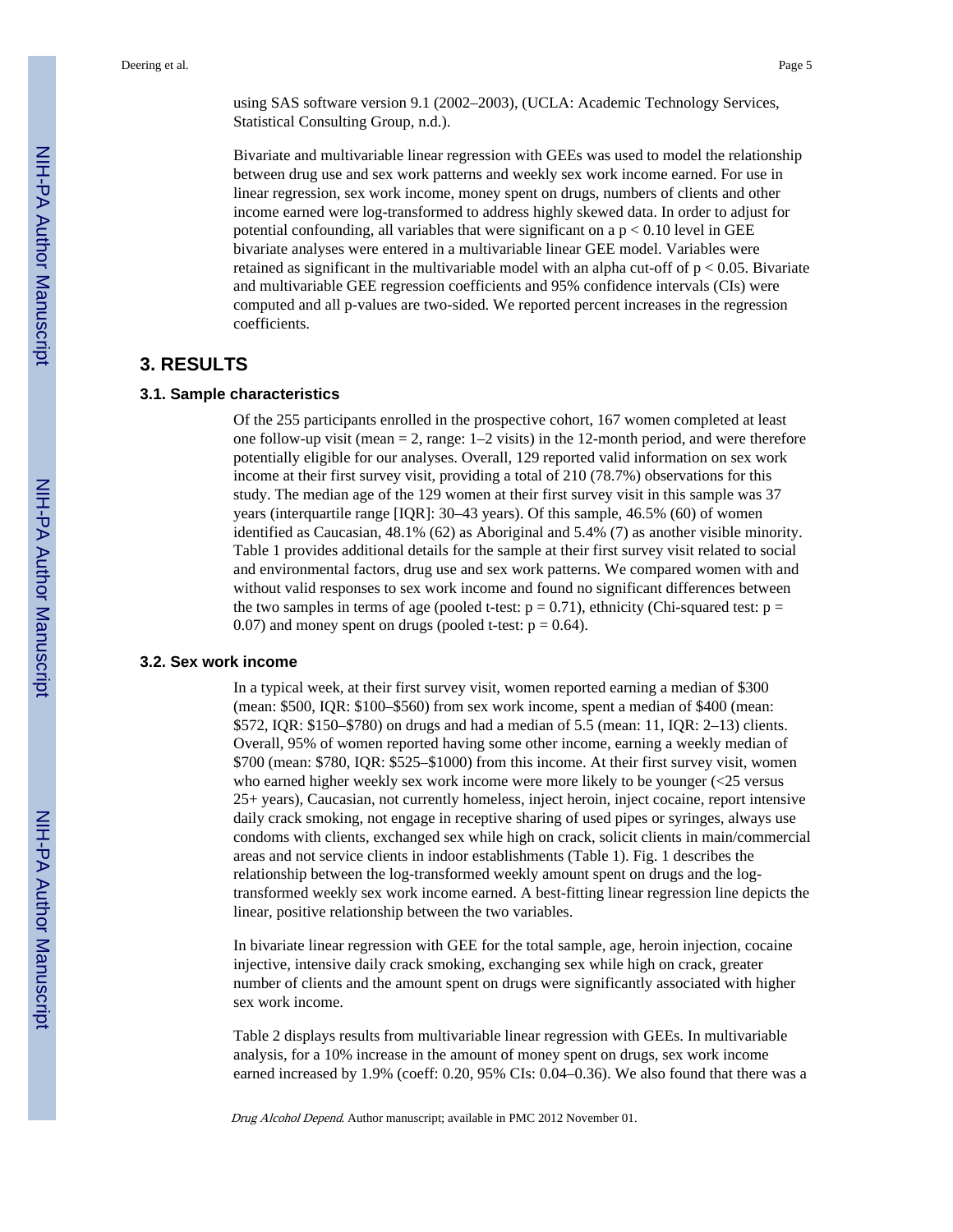significant association between numbers of clients and sex work income earned, with a 10% increase in the numbers of clients associated with a 3.0% increase in sex work income (coeff: 0.32, 95% CIs: 0.19–0.42). In addition, women who were <25 years old compared to those who were 25+ years reported significantly higher sex work income earned, with younger women having a 43% increase in sex work income (coeff: 0.36, 95% CIs: 0.08– 0.64) relative to older women. Women who injected heroin had a significant increase in sex work income of 51% (coeff: 0.41, 95% CIs: 0.11–0.70) relative to women who did not.

# **4. DISCUSSION**

This study examined the relationship between the street cost of drugs, drug use and sex work patterns by street-based female sex workers in an urban Canadian setting. We found that in a typical week, women reported earning a median of \$300 from sex work income, spent a median of \$400 on drugs and had a median of 6 clients. Overall, 95% of women reported having some other income (including that from financial assistance, other legal employment and illegal activities), earning a weekly median of \$700 (mean = \$780) from this income. The amount of money spent on drugs, heroin injection, numbers of clients and being younger (<25 versus 25+) were independently significantly associated with higher sex work income in multivariate analysis.

Our study is the first that we are aware of to empirically demonstrate an independent, positive dose-response relationship between the amount of money spent on drugs by women in a street-based sex market and the amount of money they earn through sex work. This was the case even after adjusting for the type of drugs used and numbers of clients, indicating that another mechanism could be influencing the amount of income earned. Women who spend more on drugs may engage in sexual behaviour for which they can earn more money per transaction, including vaginal or anal sex as compared to oral sex. Many studies have suggested that, due to constrained economic conditions, FSWs can be influenced by clients' demands to have sex without condoms in exchange for higher pay, including in our setting (Cusick, 1998, Johnston et al., 2010, Luke, 2006 and Shannon et al., 2008a). Of note, in contrast to this research, consistent condom use by clients was associated with higher sex work income suggesting other dynamics may interact to shape the relationship between condom use by clients and weekly sex work income in street-based sex work economies, such as work environment and client population factors. The additional economic pressure of increased drug use (as represented by increased money spent on drugs, and thus the street cost of drugs) may also influence sex worker's vulnerability to engage in riskier behaviours (Strathdee et al., 2008). Although we adjusted for consistent condom use by clients, this cannot capture the complexity of higher-risk transactions. Women who spend more money on drugs could also be having more than one sex act per client in order to earn a higher sex work income (e.g., regular compared to one-time clients). This could potentially increase their vulnerability to HIV/STIs, given that women use condoms less frequently with regular compared to occasional clients (Hanck et al., 2008, Malta et al., 2008, Reza-Paul et al., 2008 and Shannon et al., 2008a).

The cost to FSWs associated with street heroin injection was also significantly and independently related to increased sex work income. In part, this is likely due to the increased cost for heroin relative to other drugs. Women in sex work who use heroin may be more economically vulnerable and dependent on sex work for income than women who use other types of drugs, since the average per-point (per-unit) cost of heroin has been shown in our setting to be approximately double the cost of cocaine (Wood et al., 2003). Heroin users have also been shown to need to use more street heroin due to its low purity compared with prescription heroin. However, since this association remained significant even after adjusting for the amount of money spent on drugs, women's dependency on heroin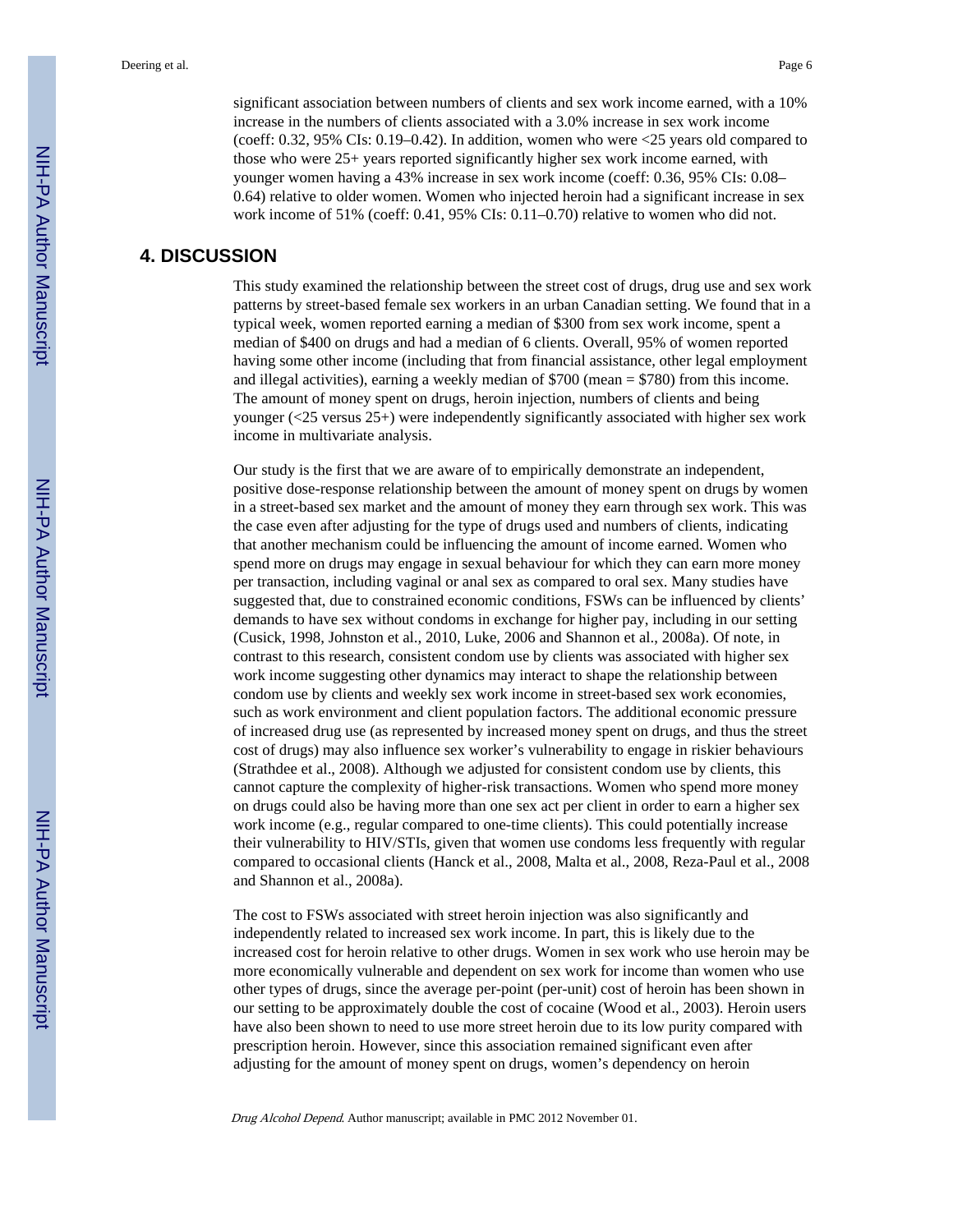Deering et al. Page 7

combined with its higher cost may influence women to engage in higher-risk behaviour for which they can earn more money, as described above. In contrast to the relationship with street heroin, street-based FSWs who were intensive crack users or cocaine users were not more likely to earn a higher sex work income. This supports previous research indicating that the shift in Vancouver to widely available stimulant crack cocaine, a less expensive street drug than injection heroin, may downwardly influence the amount that women can charge and clients will pay for services (Shannon et al., 2008a). These results also suggest that the relationship between crack cocaine use and sex work income in a street-based sex market may not be adequately captured in a linear model, likely due to several factors, including crack's low street price, and direct sex-for-crack exchanges (Maher, 2000).

Collectively, our findings support global calls, including from the World Health Organization, for an evidence-based public health approach to drug use and sex work, and to scale up the availability of treatment, prevention and support (Lutnick and Cohan, 2009, Shannon, 2010 and Wood et al., 2010). Our results in particular underscore the social costs of heroin dependency and indicate that alternative approaches, such as opiate-substitution therapy as an essential medicine, should be considered. Recent clinical trials in this setting suggest that opiate-substitution therapies (including prescription heroin substitution, methadone maintenance therapy, and injectable diacetylmorphine) can be highly effective and have been associated with a substantial reduction in average amount of money spent on drugs (Oviedo-Joekes et al., 2009 and Schwartz et al., 2006), indicating that this could be a potentially important intervention to reduce harm to vulnerable women who engage in sex work to sustain heroin use. Alternative regulatory practices with respect to drug use that adhere to evidence-based drug policies would facilitate the scale-up and implementation of these new approaches (Wood et al., 2010). Given the clear association between the street cost of drugs and sex work income in our study, and the relationship between regulatory practices toward drug use that remove large quantities of drugs from drug markets and subsequently drive down drug purity while driving up costs (Beyrer et al., 2010, Strathdee et al., 2010 and Wood et al., 2010), such alternative regulatory practices could help reduce sex work-related harms relating to the increased need to earn higher sex work income to support drug use. Improving access and utilization of addictions treatment for women in sex work could also reduce women's dependence on sex work earnings to support drug use. This approach should be coupled with other low-threshold training, employment and/or improved economic security (Young and Mulvale, 2009), including evaluation of programs to support transitioning out of sex work for survival. Increased economic control for sex workers may be a critical HIV intervention strategy in promoting condom negotiation with clients, or reducing the likelihood that women will engage in other riskier behaviour in exchange for higher earnings per sex act. A shift away from current criminalized approaches to prostitution could additionally disentangle the underground sex work and drug markets by moving sex work to safer indoor work spaces and promoting increased economic control and choice for FSWs (such as FSWs ability to regulate fee structures, opportunities for those who wish to exit sex work) (Shannon et al., 2008c). Evidence suggests removal of criminal sanctions would promote sex work occupational safety by reducing violence, increasing access to health and social support services and increasing women's safety and ability to negotiate condom use with clients (Lutnick and Cohan, 2009, Makin, 2010 and Shannon, 2010).

When viewed in tandem with studies of income among non-drug using sex workers, our results also confirm that youth can generate a higher income from sex work compared with older sex workers (Gertler et al., 2005 and Moffatt and Peters, 2004). This age differential in sex work income may reflect increased bargaining power (and amount charged per transaction) due to higher demand for young sex workers among male clients, and is comparable to findings among other entertainment industries and levels of the sex work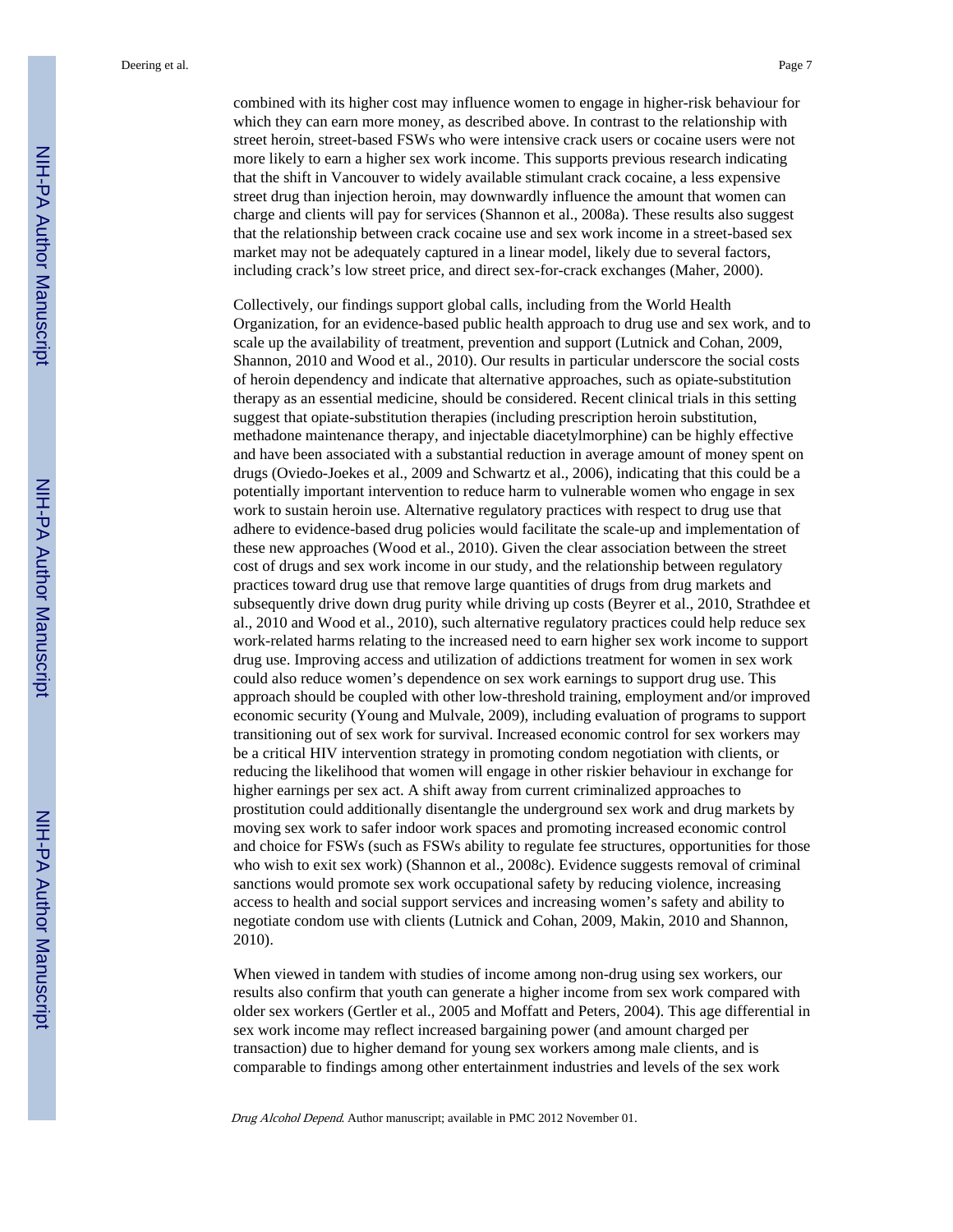industry (Shannon et al., 2008a). While younger women in our study were also more likely to spend more on drugs, the association between younger age and higher sex work income was retained after adjusting for drug use patterns as well as the numbers of clients.

This study has several limitations. The study population included only women in street-level sex work; since sex work is conducted across many other types of venues (e.g., massage parlours, brothels), the results may not be generalizable to FSWs in other venues. Since sampling frames are difficult to construct for hidden populations including FSWs, the sample was not randomly generated and may not be representative of street-based FSWs in other settings. However, to address these challenges, time-space sampling was used to systematically sample women at staggered times and locations based on street-level solicitation spaces identified through mapping, therefore helping attract a representative sample (Stueve et al., 2001). Some questions may also be perceived to be sensitive, including sex work income, and thus self-reported behaviour may be subject to social desirability bias or higher non-response rates. To address this, women were interviewed in a place where they felt comfortable (including the local sex work service agency or the study site). Women were interviewed by their peers (current or former sex workers), helping to increase their comfort and accuracy of responses. The study measures also were developed through extensive input from the community of sex workers, service providers and other stakeholders. We also found no significant differences between samples of women who did and did not provide valid responses to the survey item on sex work income. We targeted a difficult-to-access, hidden and marginalized population with high health care and drug treatment needs; the use of regression with GEEs allowed us to adjust for multiple measurements made on the same participant at different follow-ups. Although it is not possible to confirm the direction of association, the relationship between sex work income and money spent on drugs is significant, even when we adjusted for other factors including the numbers of clients and the amount of money earned through other sources, and is supported by ethnographic research indicating the strong relationship between level of addiction and involvement in sex work (Maher, 2000, Shannon et al., 2007, Shannon et al., 2008a and Strathdee et al., 2008).

In summary, our study findings indicate a crucial need to scale up access and availability of evidence-based harm reduction and addiction treatment strategies, including heroin maintenance therapy and alternative regulatory frameworks for drug use. Our results suggest the need to rigorously pilot and evaluate evidence-based interventions that promote economic control and choice among street-based sex workers, alongside removal of criminal sanctions targeting sex work.

#### **Acknowledgments**

We thank the women for time and expertise and our peer research team (Shari, Laurie, Chanel, Rose, Shawn, Tammy, Adrian). We thank our community advisory board and sex work and community partner agencies, as well as Peter Vann, Ruth Zhang, Calvin Lai and Kate Gibson for their research and administrative support.

Role of funding source: This research was primarily funded through an operating grant from the Canadian Institutes of Health Research (CIHR) and National Institutes of Health Research (grant #1R01DA028648-01A1). KND is supported by the CIHR. JS is supported by an Applied Public Health Chair from the CIHR. MWT is supported by the Michael Smith Foundation for Health Research. KS is partially supported by a CIHR New Investigator Award and NIH (grant #1R01DA028648-01A1). The funders had no role in study design, data collection, or in analysis and interpretation of the results, and this paper does not necessarily reflect views or opinions of the funders.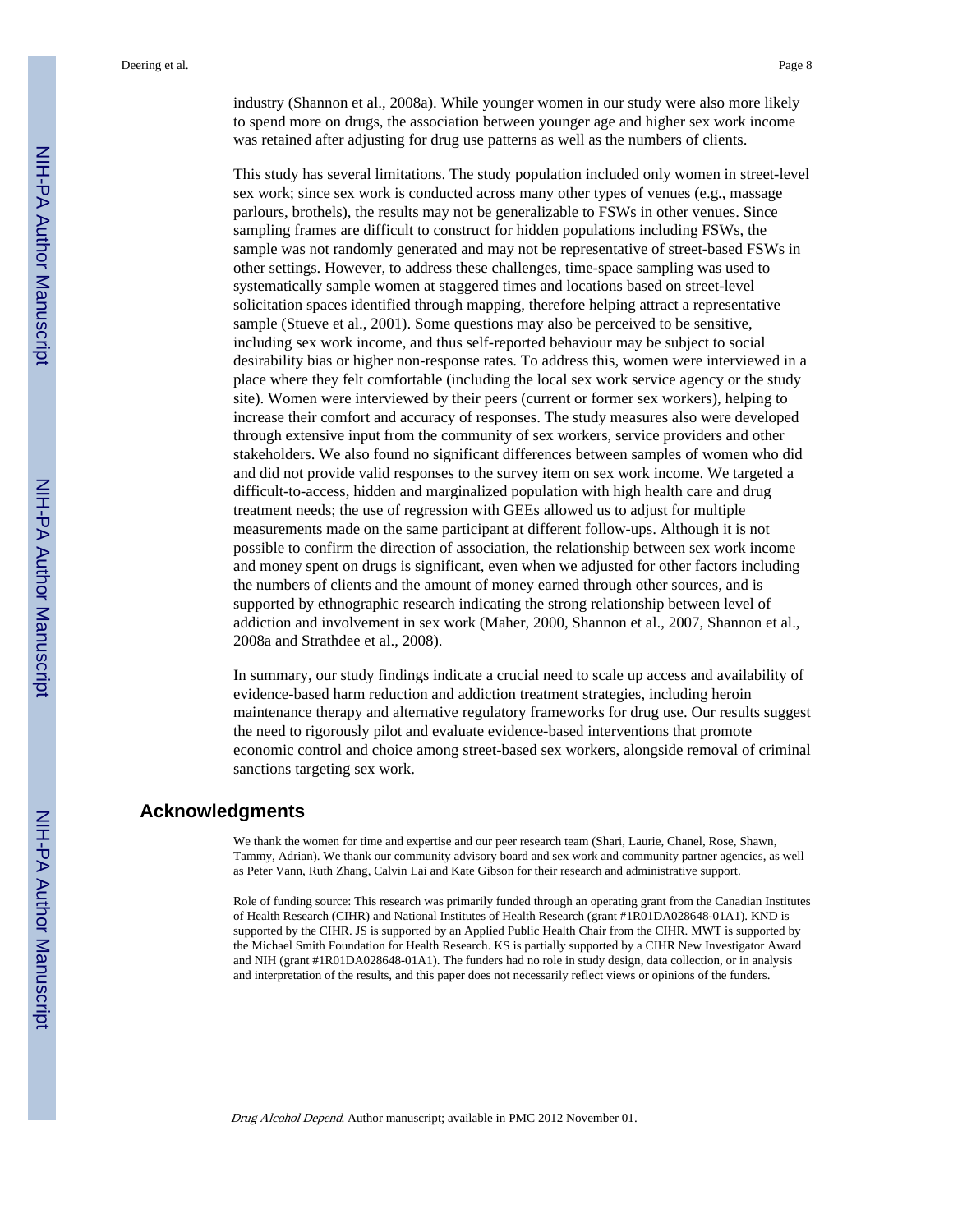# **REFERENCES**

FAQ. How do I interpret a regression model when some variables are log transformed?. Academic Technology Services, Statistical Consulting Group; UCLA: 2010.

Sexually Transmitted Diseases. 2002; 29:798–805. [PubMed: 12466723]

- n.d.[http://www.ats.ucla.edu/stat/mult\\_pkg/faq/general/log\\_transformed\\_regression.htm,](http://www.ats.ucla.edu/stat/mult_pkg/faq/general/log_transformed_regression.htm) accessed on Aral SO, St. Lawrence JS. The Ecology of Sex Work and Drug Use in Saratov Oblast, Russia.
- Beyrer C, Malinowska-Sempruch K, Kamarulzaman A, Kazatchkine M, Sidibe M, Strathdee SA. Time to act: a call for comprehensive responses to HIV in people who use drugs. The Lancet. 2010; 376:551–563.
- Blanchard JF, O'Neil J, Ramesh BM, Bhattacharjee P, Orchard T, Moses S. Understanding the Social and Cultural Contexts of Female Sex Workers in Karnataka, India: Implications for Prevention of HIV Infection. Journal of Infectious Diseases. 2005; 191:S139–S146. [PubMed: 15627224]
- Cameron S, Collins A. Estimates of a model of male participation in the market for female heterosexual prostitution services. European Journal of Law and Economics. 2003; 16:277–288.
- Chettiar J, Shannon K, Wood E, Zhang R, Kerr T. Survival sex work involvement among streetinvolved youth who use drugs in a Canadian setting. J Public Health. 2010; 32:322–327.
- Cusick L. Non-use of condoms by prostitute women. AIDS Care. 1998; 10:133–146. [PubMed: 9625898]
- Cusick L. Widening the harm reduction agenda: From drug use to sex work. International J Drug Policy. 2006; 17:3–11.
- Dandona R, Dandona L, Gutierrez JP, Kumar AG, McPerson S, Samuels F, Bertozzi SM. Demography and sex work characteristics of female sex workers in India. BMC International Health and Human Rights. 2006; 6 <http://www.biomedcentral.com/content/pdf/1472-698x-6-5.pdf>, accessed on.
- DeBeck K, Shannon K, Wood E, Li K, Montaner J, Kerr T. Income generating activities of people who inject drugs. Drug and Alcohol Dependence. 2007; 91:50–56. [PubMed: 17561355]
- DeBeck K, Small W, Wood E, Li K, Montaner J, Kerr T. Public injecting among a cohort of injecting drug users in Vancouver, Canada. J Epidemiol Community Health. 2009; 63:81–86. [PubMed: 18628270]
- Deering KN, Kerr T, Tyndall MW, Montaner JSG, Gibson K, Irons L, Shannon K. A peer-led mobile outreach program and increased utilization of detoxification and residential drug treatment among female sex workers who use drugs in a Canadian setting. Drug Alcohol Depend. 2010; 113:46–54. [PubMed: 20727683]
- Della Giusta M. Simulating the impact of regulation changes on the market for prostitution services. European Journal of Law and Economics. 2010; 29:1–14.
- Della Guista, M.; Di Tommaso, ML.; Strøm, S. The market for prostitution services. University of Oslo Department of Economics; 2005. Who's watching?; p. 27

Edlund L, Korn E. A Theory of Prostitution. Journal of Political Economy. 2002; 110:181–214.

- Gertler P, Shah M, Bertozzi SM. Risky Business: The Market for Unprotected Commercial Sex. Journal of Political Economy. 2005; 113:518–550.
- Hanck SE, Blankenship KM, Irwin KS, West BS, Kershaw T. Assessment of self-reported sexual behavior and condom use among female sex workers in India using a polling box approach: a preliminary report. Sex Transm. Dis. 2008; 35:489–494. [PubMed: 18356771]
- Harcourt C, Beek I, Heslop J, McMahon M, Donovan B. The health and welfare needs of female and transgender street sex workers in New South Wales. Australian and New Zealand Journal of Public Health. 2001; 25:84–89. [PubMed: 11297309]
- Harcourt C, Donovan B. The many faces of sex work. Sexually Transmitted Infections. 2005; 81:201– 206. [PubMed: 15923285]
- Hubbard P, Matthews R, Scoular J. Regulating sex work in the EU: prostitute women and the new spaces of exclusion. Gender, Place and Culture. 2008; 15:137–152.
- Johnston CL, Callon C, Li K, Wood E, Kerr T. Offer of financial incentives for unprotected sex in the context of sex work. Drug Alcohol Rev. 2010; 29:144–149. [PubMed: 20447221]
- Letheby, G.; Williams, K.; Birch, P.; Cain, M., editors. Sex as a crime?. Willan Publishing; Uffculme, UK: 2008.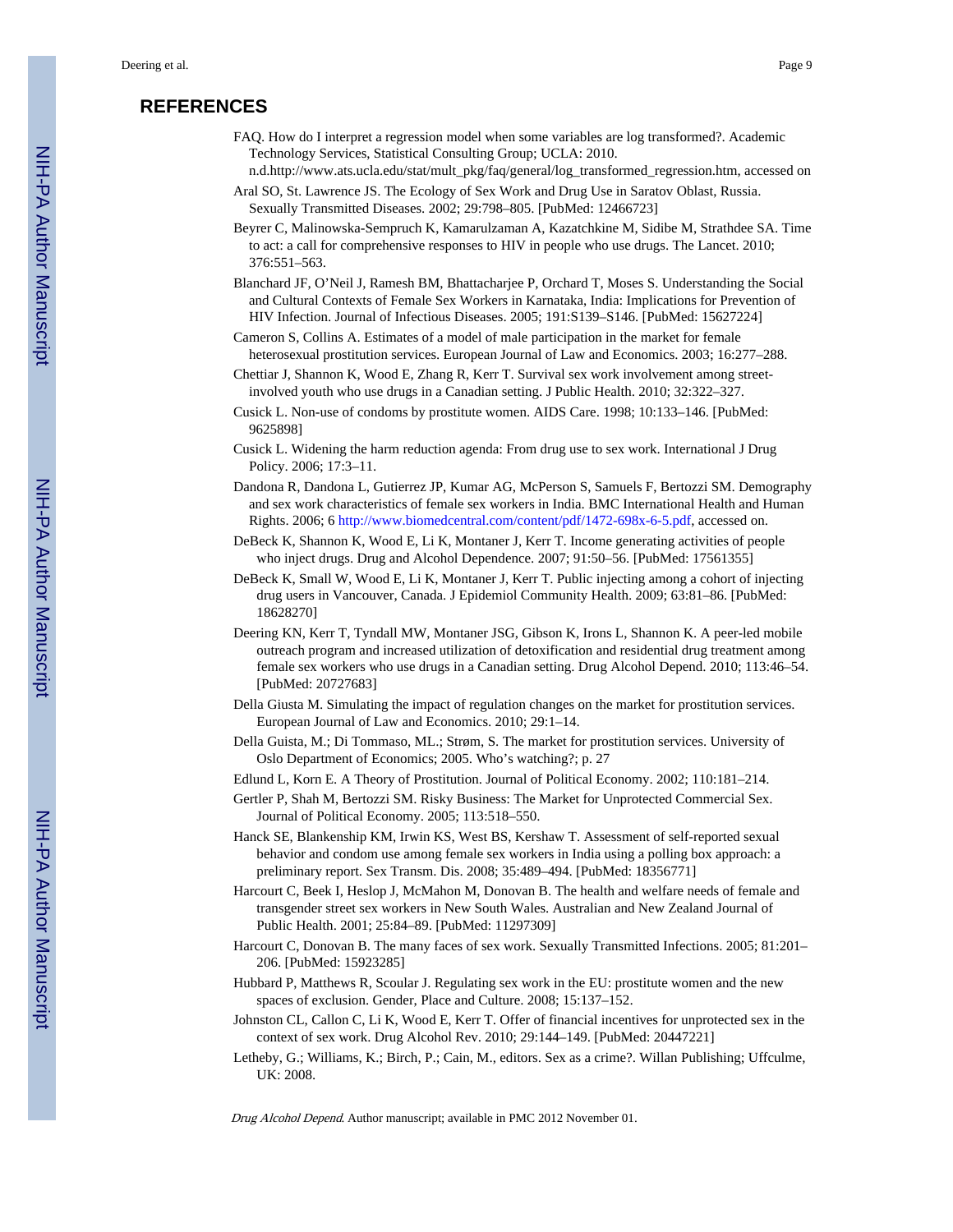- Lowman L. Violence and the Outlaw Status of (Street) Prostitution in Canada. Violence Against Women. 2000; 6:987–1011.
- Loza O, Strathdee SA, Lozada R, Staines H, Ojeda VD, Martínez GA, Amaro H, Patterson TL. Correlates of Early versus Later Initiation into Sex Work in Two Mexico-U.S. Border Cities. Journal of Adolescent Health. 2010; 46:37–44. [PubMed: 20123256]
- Luke N. Exchange and Condom Use in Informal Sexual Relationships in Urban Kenya. Economic Development and Cultural Change. 2006; 54:319–348.
- Lutnick A, Cohan D. Criminalization, legalization or decriminalization of sex work: what female sex workers say in San Francisco, USA. Reprod. Health Matters. 2009; 17:38–46. [PubMed: 19962636]
- Maher, L. Sexed work: gender, race and resistance in a Brooklyn dex market. Oxford University Press; Oxford, UK: 2000.
- Makin, K. Judge decriminalizes prostitution in Ontario, but Ottawa mulls appeal. The Globe and Mail CTVglobemedia Publishing Inc.; Ottawa, Canada: 2010.
- Malta M, Monteiro S, Lima RMJ, Bauken S, Marco A.d. Zuim GC, Bastos FI, Singer M, Strathdee SA. HIV/AIDS risk among female sex workers who use crack in Southern Brazil. Revista de Saúde Pública. 2008; 42:830–837.
- Moffatt, PG.; Peters, SA. Scottish Journal of Political Economy. Blackwell Publishing Limited; 2004. Pricing Personal Services: An Empirical Study of Earnings in the UK Prostitution Industry; p. 675-690.
- Oviedo-Joekes E, Brissette S, Marsh DC, Lauzon P, Guh D, Anis A, Schechter MT. Diacetylmorphine versus Methadone for the Treatment of Opioid Addiction. N Engl J Med. 2009; 361:777–786. [PubMed: 19692689]
- Pyett PM, Warr DJ. Vulnerability on the streets: female sex workers and HIV risk. AIDS Care. 1997; 9:539–547. [PubMed: 9404396]
- Rao V, Gupta I, Lokshin M, Jana S. Sex workers and the cost of safe sex: the compensating differential for condom use among Calcutta prostitutes. Journal of Development Economics. 2003; 71:585–603.
- Rekart ML. Sex-work harm reduction. The Lancet. 2005; 366:2123–2134.
- Reza-Paul S, Beattie T, Syed HUR, Venukumar KT, Venugopal MS, Fathima MP, Raghavendra H, Akram P, Manjula R, Lakshmi M, Isac S, Ramesh BM, Washington R, Mahagaonkar SB, Glynn JR, Blanchard JF, Moses S. Declines in risk behaviour and sexually transmitted infection prevalence following a community-led HIV preventive intervention among female sex workers in Mysore India. AIDS. 2008; 22:S91–S100. [PubMed: 19098483]
- Rhodes T. The 'risk environment': a framework for understanding and reducing drug-related harm. International Journal of Drug Policy. 2002; 13:85–94.
- Richardson L, Wood E, Zhang R, Montaner J, Tyndall M, Kerr T. Employment Among Users of a Medically Supervised Safer Injection Facility. The American Journal of Drug and Alcohol Abuse. 2008; 34:519–525. [PubMed: 18821450]
- SAS Software, 2002–2003. SAS Institute Inc.; Cary, NC: p. 9.1
- Scambler G, Paoli F. Health work, female sex workers and HIV/AIDS: Global and local dimensions of stigma and deviance as barriers to effective interventions. Social Science & Medicine. 2008; 66:1848–1862. [PubMed: 18295948]
- Schwartz RP, Highfield DA, Jaffe JH, Brady JV, Butler CB, Rouse CO, Callaman JM, O'Grady KE, Battjes RJ. A Randomized Controlled Trial of Interim Methadone Maintenance. Arch Gen Psychiatry. 2006; 63:102–109. [PubMed: 16389204]
- Shannon K. The hypocrisy of Canada's prostitution legislation. CMAJ. 2010; 182:1388. [PubMed: 20713573]
- Shannon K, Bright V, Allinott S, Alexson D, Gibson K, Tyndall MW. Community-based HIV prevention among substance-using women in survival sex work: the Maka Project Partnership. Harm Reduction Journal. 2007; 4<http://harmreductionjournal.com/content/4/1/20>.
- Shannon K, Kerr T, Allinott S, Chettiar J, Shoveller J, Tyndall MW. Social and structural violence and power relations in mitigating HIV risk of drug-using women in survival sex work. Social Science and Medicine. 2008a; 66:911–921. [PubMed: 18155336]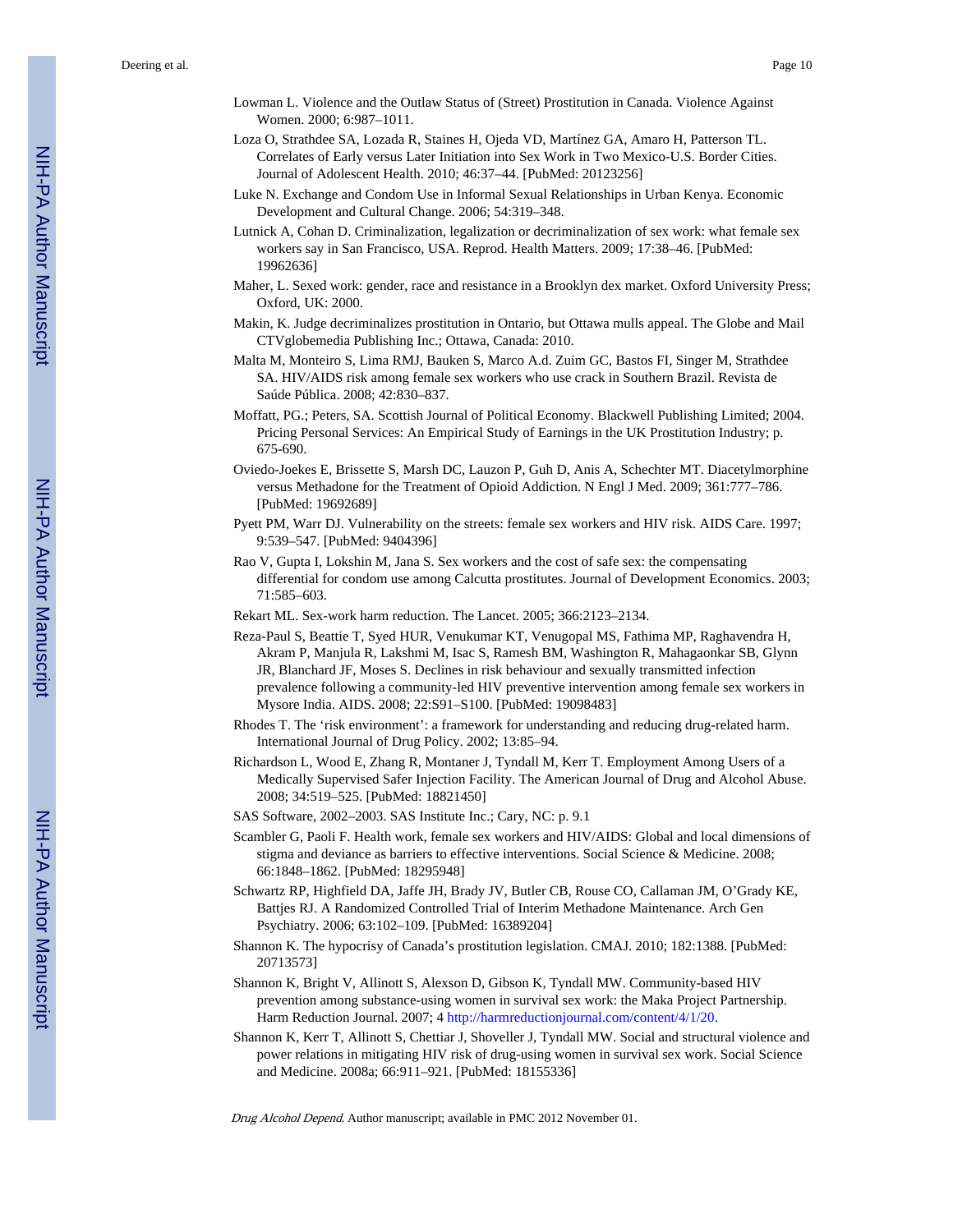- Shannon K, Kerr T, Bright V, Gibson K, Tyndall MW. Drug sharing with clients as a risk marker for increased violence and sexual and drug-related harms among survival sex workers. AIDS Care. 2008; 20:235–241. [PubMed: 18293135]
- Shannon K, Kerr T, Strathdee SA, Shoveller J, M.W. T. Structural and environmental barriers to condom use negotiation with clients among female sex workers: Implications for HIV prevention strategies and policy. American Journal of Public Health. 2009a; 99:659–665. [PubMed: 19197086]
- Shannon K, Kerr T, Strathdee SA, Shoveller J, Montaner JS, Tyndall MW. Prevalence and structural correlates of gender based violence among a prospective cohort of female sex workers. BMJ. 2009b; 339 [http://www.bmj.com/cgi/content/abstract/339/aug11\\_3/b2939](http://www.bmj.com/cgi/content/abstract/339/aug11_3/b2939).
- Shannon K, Rusch M, Shoveller J, Alexson D, Gibson K, Tyndall MW. Mapping violence and policing as an environmental-structural barrier to health service and syringe availability among substance-using women in street-level sex work. Int J Drug Policy. 2008b; 19:140–147. [PubMed: 18207725]
- Strathdee SA, Hallett TB, Bobrova N, Rhodes T, Booth R, Abdool R, Hankins CA. HIV and risk environment for injecting drug users: the past, present, and future. The Lancet. 2010; 376:268– 284.
- Strathdee SA, Philbin MM, Semple SJ, Pu M, Orozovich P, Martinez G, Lozada R, Fraga M, de la Torre A, Staines H, Magis-Rodríguez C, Patterson TL. Correlates of injection drug use among female sex workers in two Mexico-U.S. border cities. Drug and Alcohol Dependence. 2008; 92:132–140. [PubMed: 17714888]
- Stueve A, O'Donnell LN, Duran R, San Doval A, Blome J. Time-Space Sampling in Minority Communities: Results With Young Latino Men Who Have Sex With Men. Am J Public Health. 2001; 91:922–926. [PubMed: 11392935]
- Weber AE, Boivin J-F, Blais L, Haley N, Roy É. Predictors of initiation into prostitution among female street youths. Journal of Urban Health. 2004; 81 [http://www.springerlink.com/content/](http://www.springerlink.com/content/c712075x4q873658/fulltext.pdf) [c712075x4q873658/fulltext.pdf](http://www.springerlink.com/content/c712075x4q873658/fulltext.pdf).
- Wood E, Tyndall MW, Spittal PM, Li K, Anis AH, Hogg RS, Montaner JSG, O'Shaughnessy MV, Schechter MT. Impact of supply-side policies for control of illicit drugs in the face of the AIDS and overdose epidemics: investigation of a massive heroin seizure. CMAJ. 2003; 168:165–169. [PubMed: 12538544]
- Wood E, Werb D, Kazatchkine M, Kerr T, Hankins C, Gorna R, Nutt D, Des Jarlais D, Barré-Sinoussi F, Montaner J. Vienna Declaration: a call for evidence-based drug policies. The Lancet. 376:310– 312.
- Young, M.; Mulvale, JP. Possibilities and prospects: the debate over guaranteed income. Canadian Centre for Policy Alternatives; Ottawa, Canada: 2009.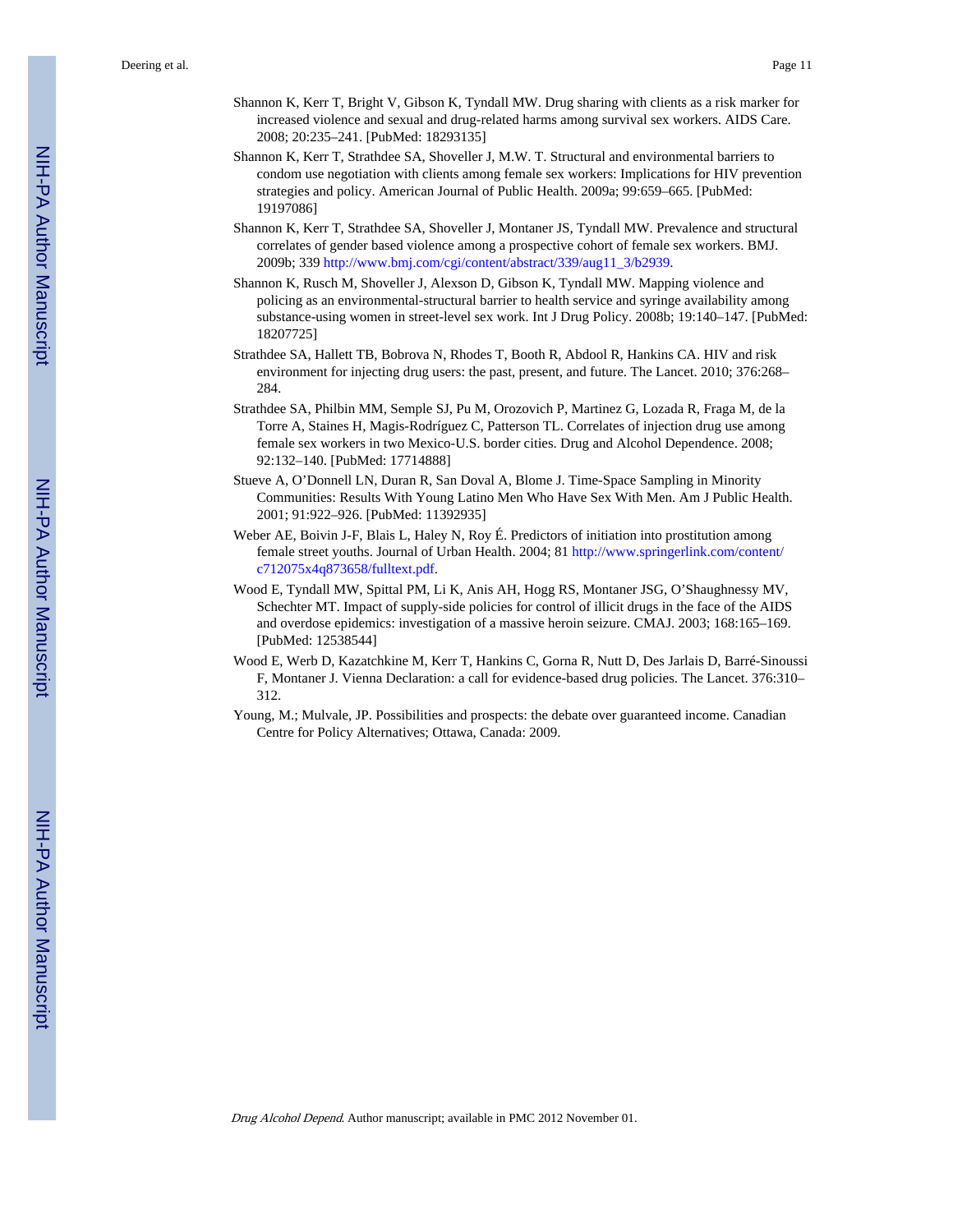Deering et al. Page 12



# **Figure. 1.**

The linear relationship between the log-transformed money spent on drugs and logtransformed weekly sex work income earned among female sex workers in Vancouver, Canada.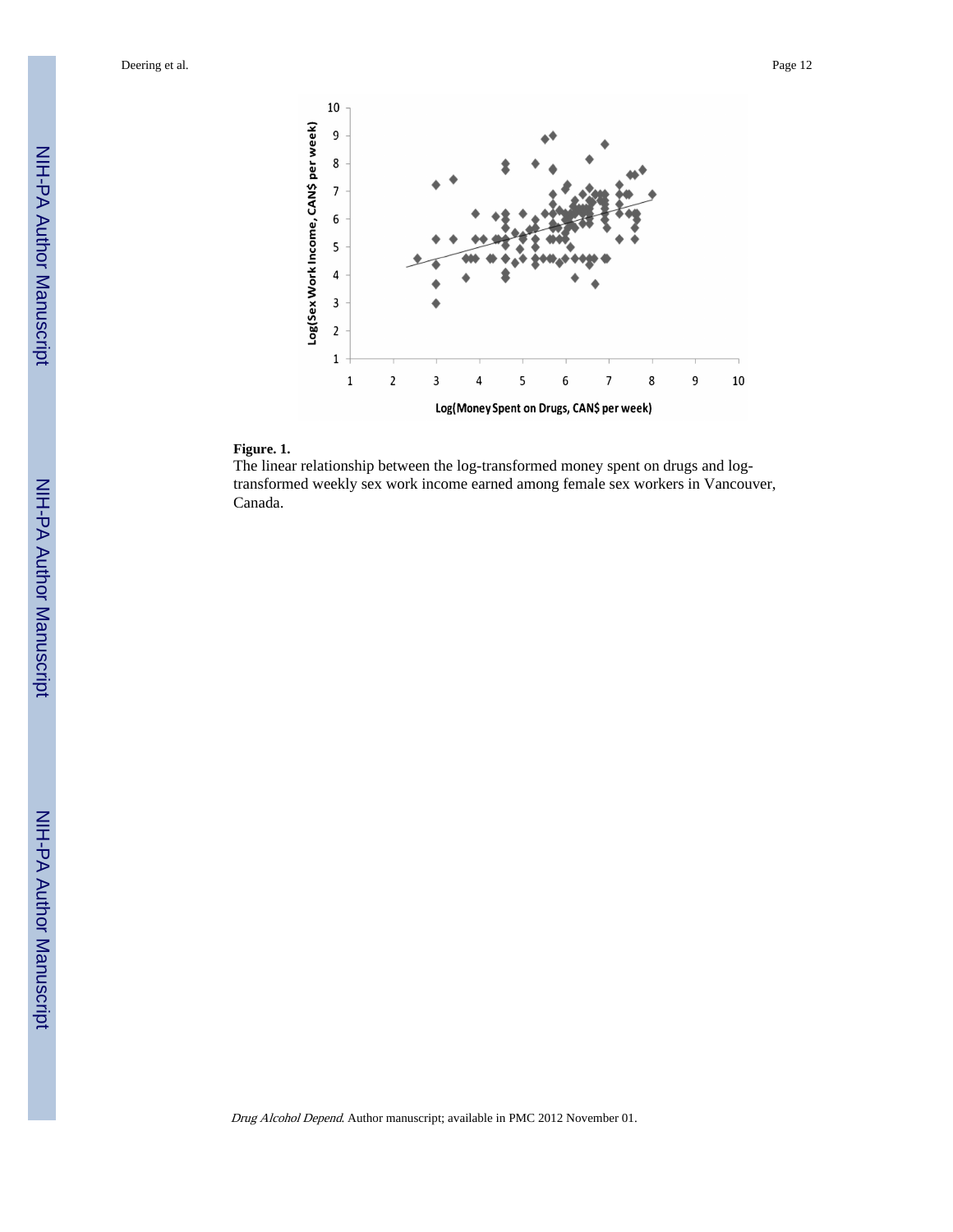#### **Table 1**

Select factors describing the sample of female sex workers in Vancouver, Canada, with valid responses to the outcome 'average sex work income earned per week' at their first survey administered. Median sex work income (interquartile range) is also provided, across social and environmental factors and sex work and drug use patterns.

| <b>Factors</b>                                                                    | Percent<br>$(N) N = 129$ | Median sex work<br>income |  |
|-----------------------------------------------------------------------------------|--------------------------|---------------------------|--|
| Median amount earned from sex work per week $b$                                   |                          | \$300 (\$100-\$560)       |  |
| Median amount spent on drugs per week $b$                                         |                          | \$400 (\$150-\$780)       |  |
| Median amount earned per week through other<br>income <sup><math>a,b</math></sup> |                          | \$700 (\$525-\$1000)      |  |
| Median numbers of clients per week $b$                                            |                          | $5.5(2-13)$               |  |
| Age                                                                               |                          |                           |  |
| $<$ 25 years                                                                      | 39.5 (51)                | \$500 (\$200-\$800)       |  |
| $25+$ years                                                                       | 60.5(78)                 | \$200 (\$100-\$500)       |  |
| Ethnicity                                                                         |                          |                           |  |
| Caucasian                                                                         | 46.5(60)                 | \$435 (\$145-\$600)       |  |
| Ethnic minority                                                                   | 53.5 (69)                | \$200 (\$100-\$500)       |  |
| Currently homeless                                                                |                          |                           |  |
| Yes                                                                               | 40.3 (52)                | \$200 (\$100–\$650)       |  |
| No                                                                                | 59.7 (77)                | \$300 (\$140-\$500)       |  |
| Inject heroin $b$                                                                 |                          |                           |  |
| Yes                                                                               | 44.2 (57)                | \$500 (\$200-\$800)       |  |
| No                                                                                | 55.8 (72)                | \$200 (\$100-\$500)       |  |
| Inject cocaine <sup>b</sup>                                                       |                          |                           |  |
| Yes                                                                               | 32.6(42)                 | \$300 (\$100-\$600)       |  |
| No                                                                                | 67.4(87)                 | \$250 (\$100-\$500)       |  |
| Inject/smoke crystal meth $^b$                                                    |                          |                           |  |
| Yes                                                                               | 18.6 (24)                | \$290 (\$100-\$800)       |  |
| No                                                                                | 81.4 (105)               | \$300 (\$150-\$500)       |  |
| Daily intensive crack smoking $b$                                                 |                          |                           |  |
| Yes                                                                               | 35.7 (46)                | \$500 (\$200-\$600)       |  |
| No                                                                                | 64.3 (83)                | \$200 (\$100-\$560)       |  |
| Receptive sharing of used pipe and/or syringe $^b$                                |                          |                           |  |
| Yes                                                                               | 51.9(67)                 | \$225 (\$150-\$700)       |  |
| No                                                                                | 48.1 (62)                | \$300 (\$100 - \$500)     |  |
| Had an intimate partner $b$                                                       |                          |                           |  |
| Yes                                                                               | 45.8 (54)                | \$300 (\$150-\$500)       |  |
| No                                                                                | 54.2 (64)                | \$300 (\$100-\$750)       |  |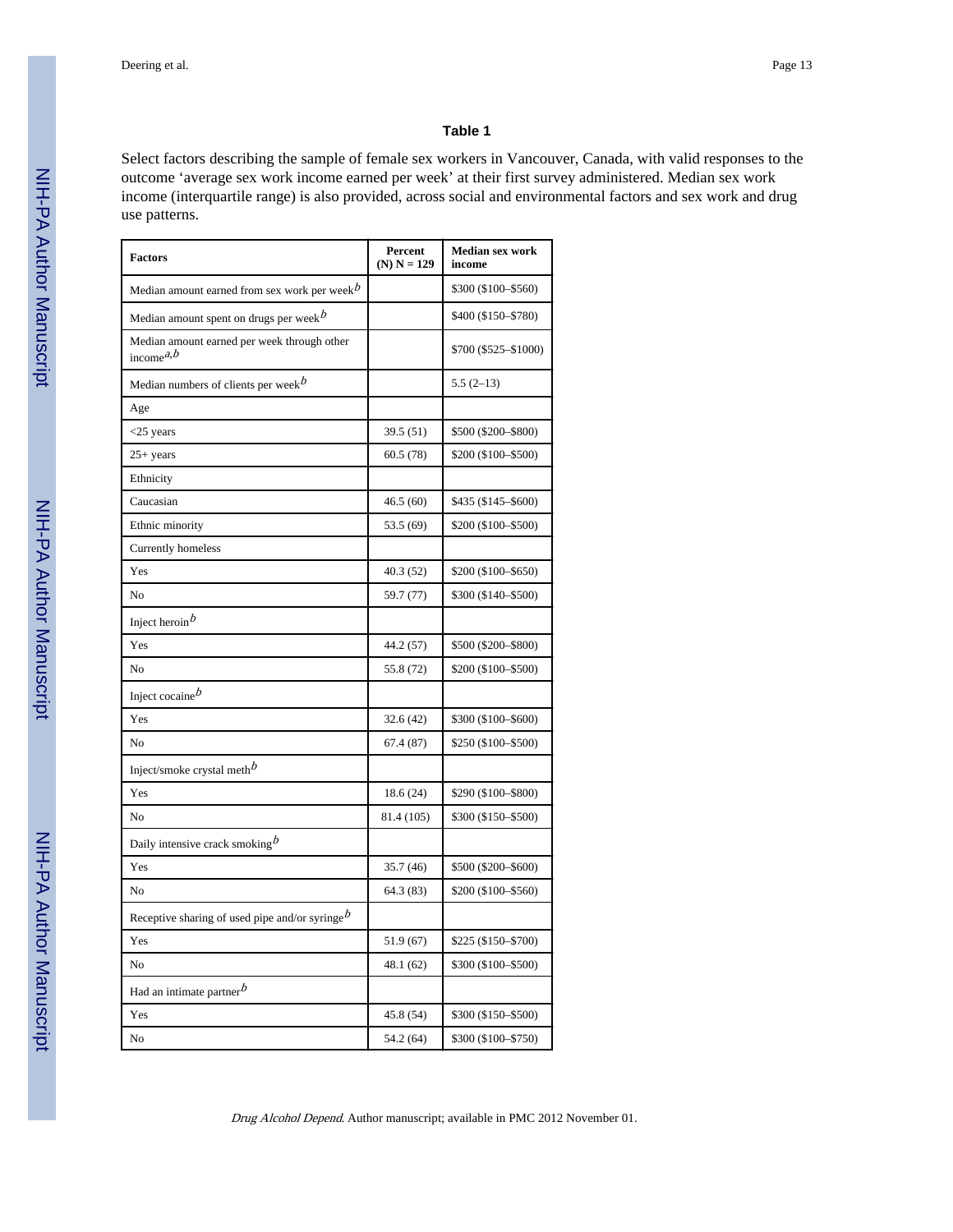| <b>Factors</b>                                                     | Percent<br>$(N) N = 129$ | <b>Median sex work</b><br>income |
|--------------------------------------------------------------------|--------------------------|----------------------------------|
| Pressured into unprotected sex by client <sup><math>b</math></sup> |                          |                                  |
| Yes                                                                | 29.4 (32)                | \$300 (\$175-\$580)              |
| No                                                                 | 70.6 (77)                | \$300 (\$200-\$600)              |
| Condoms always used by client $b$                                  |                          |                                  |
| Yes                                                                | 17.1(21)                 | \$350 (\$200-\$800)              |
| N <sub>o</sub>                                                     | 82.9 (102)               | \$275 (\$100-\$560)              |
| Exchange sex while on crack $b$                                    |                          |                                  |
| Yes                                                                | 59.1 (65)                | \$300 (\$150-\$500)              |
| N <sub>0</sub>                                                     | 40.9(45)                 | \$200 (\$100-\$500)              |
| Solicit in main/commercial areas $b$                               |                          |                                  |
| Yes                                                                | 32.6(42)                 | \$500 (\$200-\$800)              |
| No                                                                 | 67.4(87)                 | \$200 (\$100-\$500)              |
| Solicit in alleys/industrial areas $b$                             |                          |                                  |
| Yes                                                                | 31.0(40)                 | \$300 (\$100-\$500)              |
| No                                                                 | 69.0 (89)                | \$300 (\$150-\$600)              |
| Service clients mainly in indoor public places $b$                 |                          |                                  |
| Yes                                                                | 51.2 (66)                | \$212 (\$100-\$560)              |
| No                                                                 | 48.8 (63)                | \$350 (\$150-\$600)              |
| Service clients mainly in outdoor public places $b$                |                          |                                  |
| Yes                                                                | 33.3(43)                 | \$420 (\$200-\$600)              |
| No                                                                 | 67.7(86)                 | \$200 (\$100-\$560)              |

a Includes government-administered income (welfare, disability, nutritional supplement), legal informal sources (binning, panhandling, partner's income, under-the-table job), legal formal sources (temporary job, regular job) as well as non-legal sources (drug-related, i.e. dealing).

 $b_{\text{Last six months}}$ .

NIH-PA Author Manuscript

NIH-PA Author Manuscript